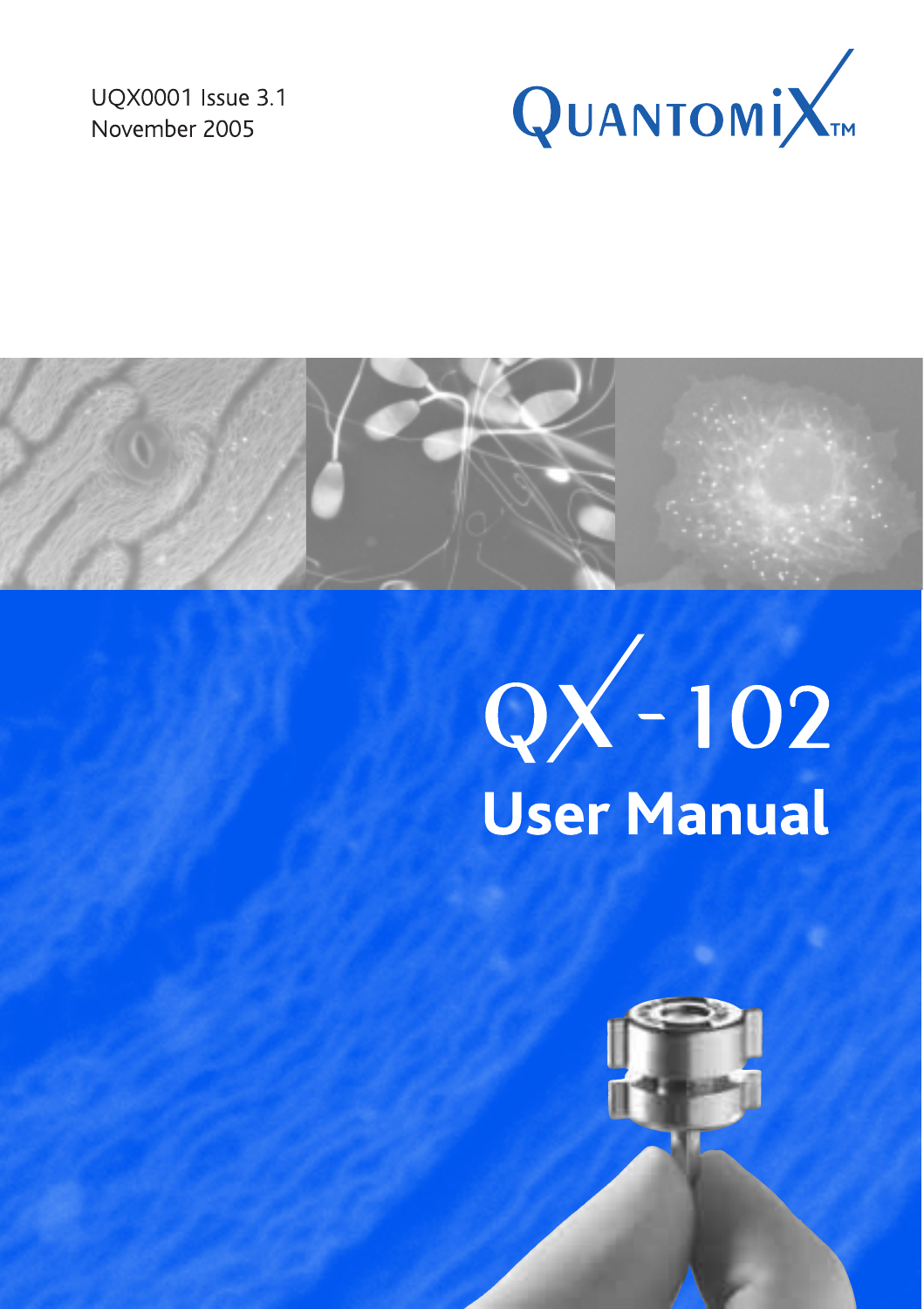



© QuantomiX Ltd. 2005. All rights reserved.

 **UQX001 Issue 3.1 November 2005**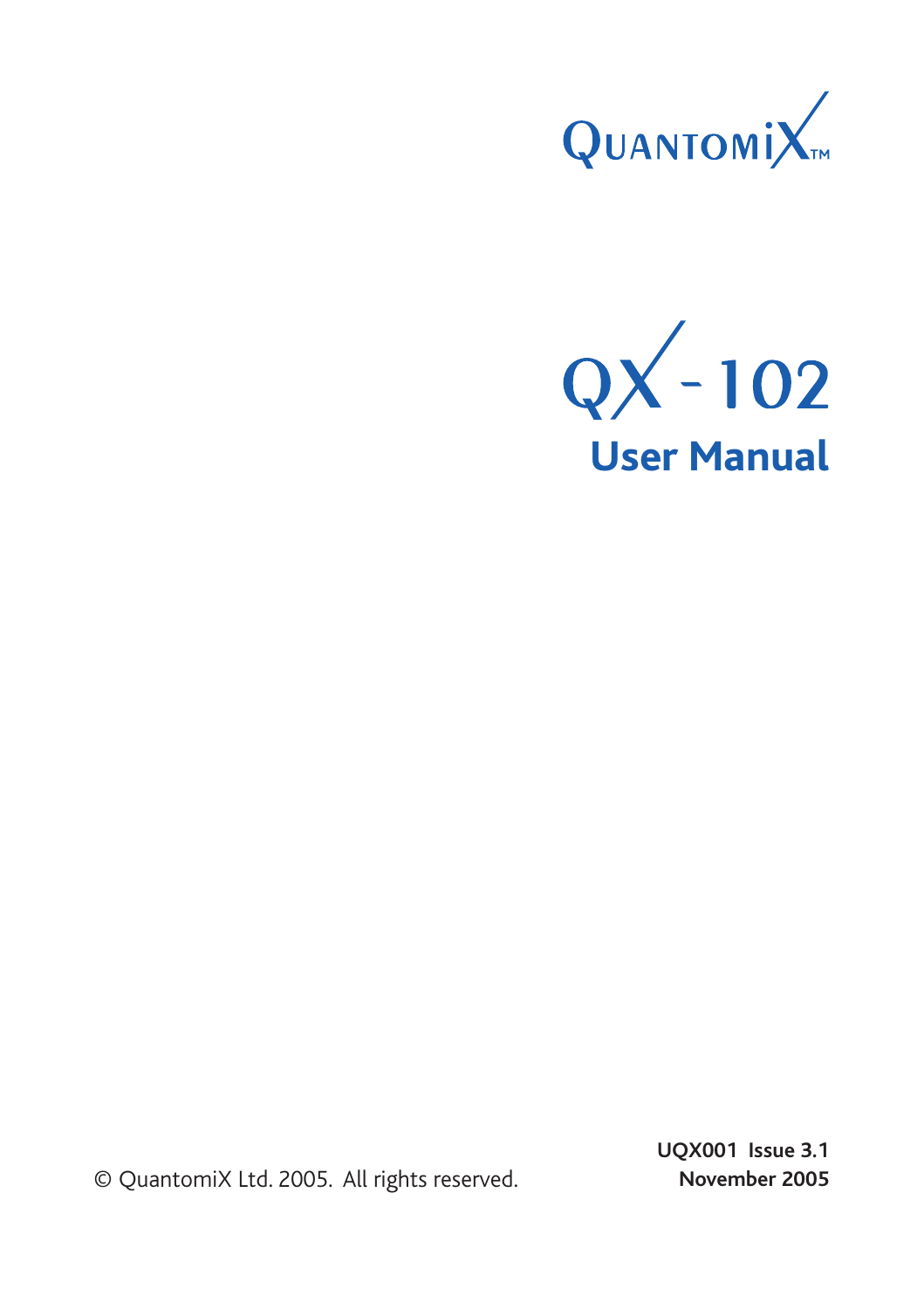This publication is the copyright of QuantomiX Ltd. and contains information that may not be used or reproduced unless agreed in writing. QuantomiX Ltd. reserves the right to alter without notice the specifications, design or supply of any product or service.

The information provided in this User Manual is believed to be accurate. It is the user's responsibility to confirm the technical aspects and the suitability of the technology for any particular application.

#### **For an overview of the QX-102 Capsule technology, please view the Instruction CD supplied with the product.**

**QuantomiX Ltd.,** 12 Hamada Street, Tamar Science Park, Rehovot POB 4037, Nes-Ziona 70400, Israel Tel: +972-8-9462244, Fax: +972-8-9465874 http://www.quantomix.com

## **Table of Contents**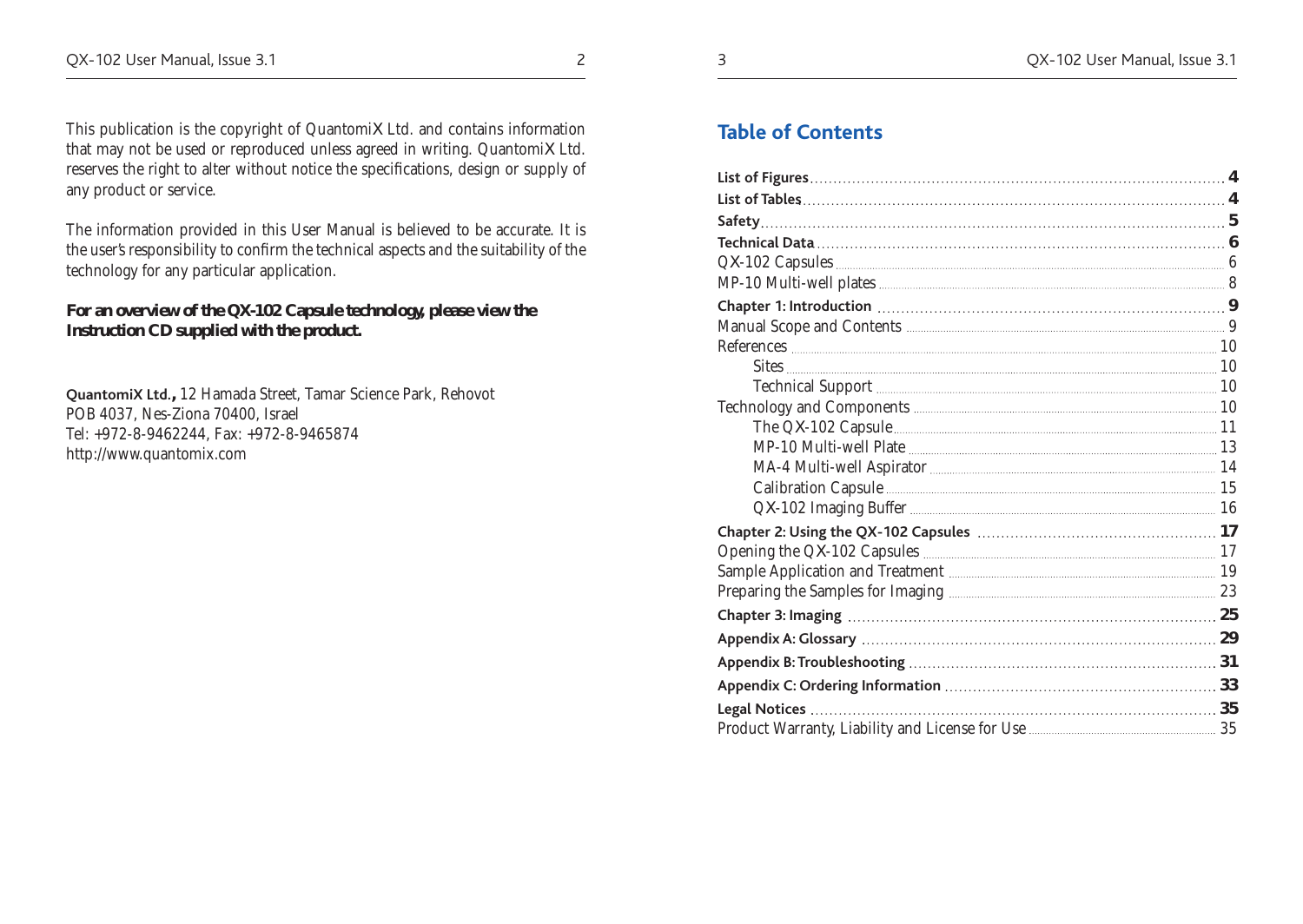## **List of Tables**

| Table 1: |                                                          |  |
|----------|----------------------------------------------------------|--|
| Table 2: | Recommendations for SEM Imaging with QX-102 Capsules  27 |  |

## **Safety**

**!**

## **Cautions**

- a. Correct sealing of the capsule is essential for its proper functioning. Capsule sealing is achieved when the wings of the liquid dish and the sealing stub are aligned.
- b. The QX-102 sealing stub includes a rubber seal. If the rubber seal accidentally detaches from the sealing stub, it should be re-positioned with the flat surface away from the liquid dish.
- c. Use powder free gloves to maintain cleanness and sterility of the QX-102 capsules. Powdered gloves should be avoided.
- d. To prevent rupture, avoid touching the capsule membrane at all stages. Do not place the liquid dish or the capsule with the capsule membrane facing down, except in the multi-well plate.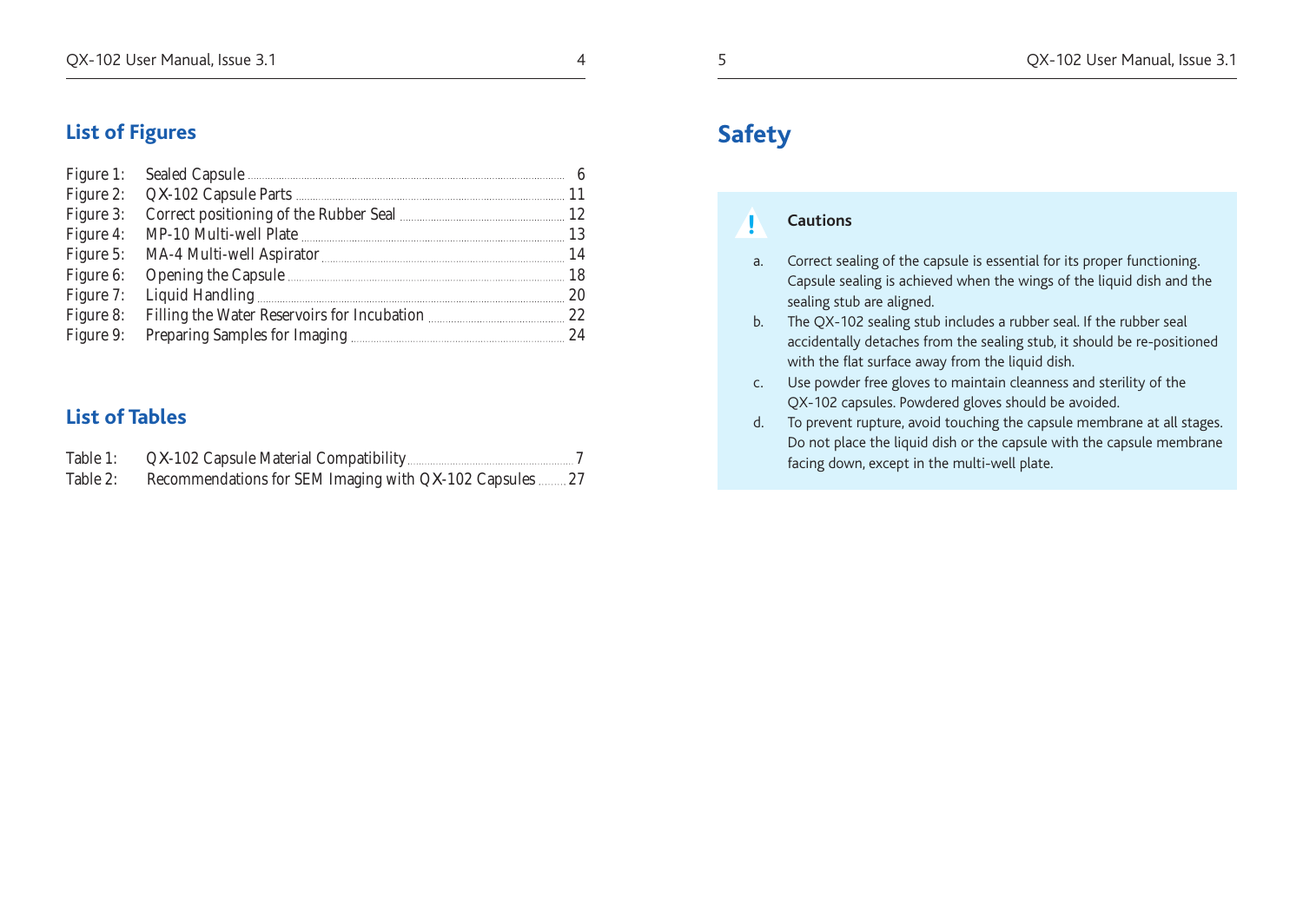## **Technical Data**

## **QX-102 Capsules**

- **Storage** Should be stored in a dry, dark environment at room temperature.
- **Shelf Life** 18 months from specified production date.
- **Application** The capsules are intended for single use and are not reusable. The products are intended for research purposes only. Suitable for liquid samples and particles that can be adhered to the capsule membrane (including cultured cells and micro-organisms). Not suitable for large thick samples (such as tissues, plants); for these samples inquire about other capsule types at tech@quantomix.com.
- **Dimensions** Liquid dish diameter 3 mm, working volume 15 µl Sealed capsule - see Figure 1 (Dimensions in mm).



**Figure 1: Sealed Capsule**

 In cases where the QX-102 capsule does not fit your SEM stage, inquire for available adaptors.

## **Sterility** Gamma-sterilized.

 Opening of the packaging should be done in a sterile environment (laminar flow). Opened packages should be stored under sterile conditions.

| <b>Operation</b><br><b>Temperature</b>  | $4^{\circ}$ to $40^{\circ}$ C                                                |
|-----------------------------------------|------------------------------------------------------------------------------|
|                                         | <b>Centrifugation</b> Can be centrifuged at up to 2,500g                     |
| <b>Material</b><br><b>Compatibility</b> | For compatibility of reagents with t<br>materials, see Table 1 below For otl |

For compatibility of reagents with the QX-102 Capsule **Compatibility** materials, see Table 1 below. For other materials or specific concentrations, please contact QuantomiX representatives at tech@quantomix.com. For materials not compatible with QX-102 capsule, inquire about other capsule types. Reagents containing DMSO should not be used during SEM imaging (DMSO can be present in the sample preparation process).

## **Table 1: QX-102 Capsule Material Compatibility**

| <b>Reagent</b>        | <b>Compatible</b> | <b>NOT Compatible</b> |
|-----------------------|-------------------|-----------------------|
| Acetone               |                   | X                     |
| Ethanol               | X                 |                       |
| Ethyl acetate         |                   | X                     |
| <b>DMSO</b>           |                   | X                     |
| 2% Glutaraldehyde     | X                 |                       |
| Isopropanol           | X                 |                       |
| Methanol              | X                 |                       |
| 4% Paraformaldehyde   | X                 |                       |
| 1% Tannic acid        | X                 |                       |
| $0.5\%$ Triton® X-100 | X                 |                       |
| $0.5\%$ Tween® 20     | X                 |                       |
| Toluene               |                   | X                     |
| Xylene                |                   | X                     |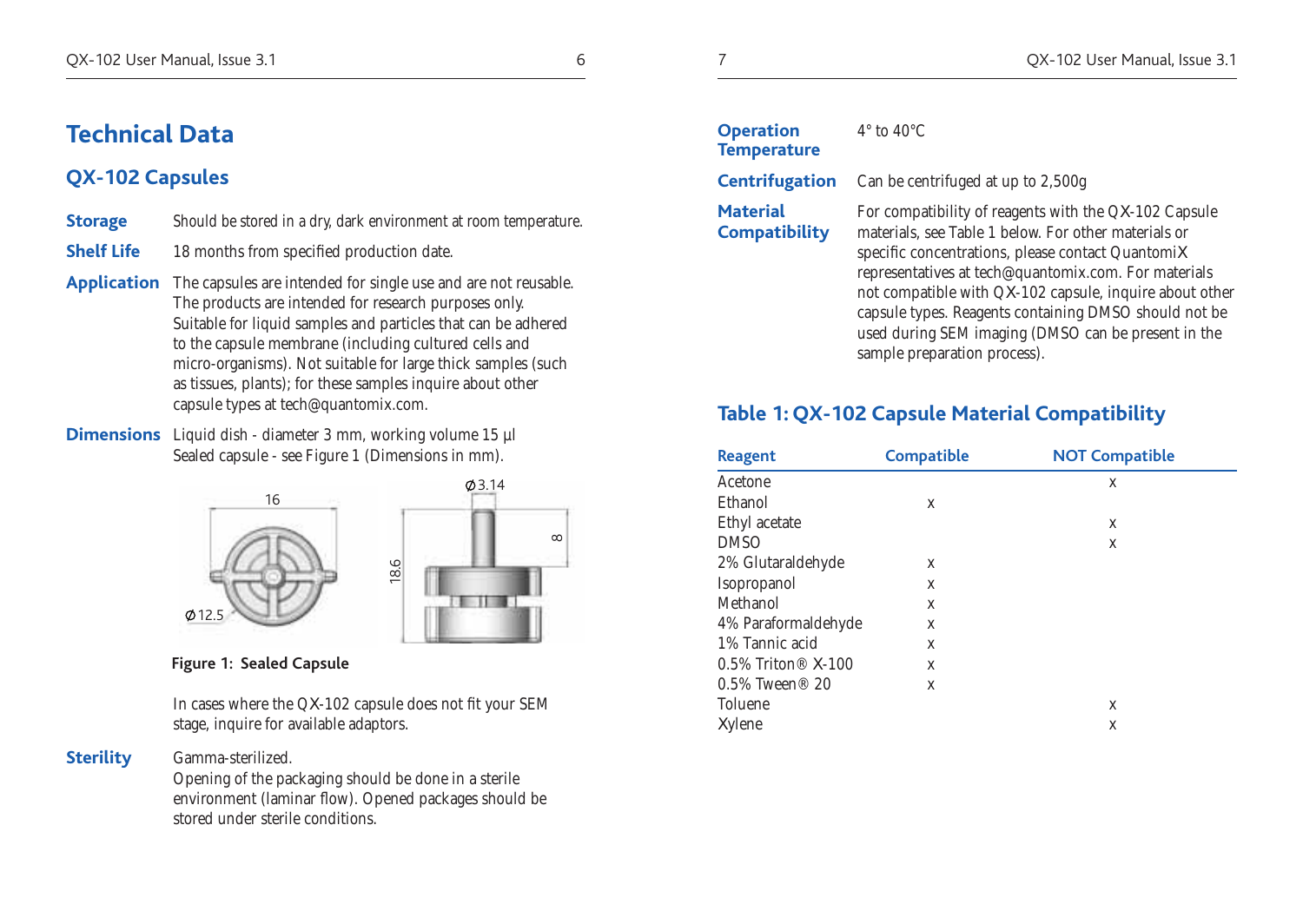## **MP-10 Multi-well plates**

| <b>Storage</b>                                                   | Should be stored in a dry, dark environment at room<br>temperature. |  |
|------------------------------------------------------------------|---------------------------------------------------------------------|--|
| <b>Shelf Life</b><br>Three years from specified production date. |                                                                     |  |
| <b>Application</b>                                               | The products are intended for single use and are not                |  |
|                                                                  | reusable. Suitable for cell culture conditions.                     |  |
| <b>Dimensions</b>                                                | 85 x 128 x 12.2 mm                                                  |  |
| <b>Sterility</b>                                                 | ETO sterilized                                                      |  |
| <b>Operation</b><br><b>Temperature</b>                           | $4^{\circ}$ to $40^{\circ}$ C                                       |  |
|                                                                  | <b>Centrifugation</b> Can be centrifuged at up to 2,500g            |  |

# **Chapter 1: Introduction**

## **Manual Scope and Contents**

This manual provides a detailed description of the components required for using the QX-102 capsule and guidelines for applying samples and imaging.

Specific protocols for preparing the samples are provided in the QX-102 Applications Manual. For the latest applications protocols see our website: www.quantomix.com.

The User Manual consists of the following chapters and appendices:

| Chapter/<br><b>Appendix Heading</b> |                                          | <b>Provides</b>                                                                                     |  |  |
|-------------------------------------|------------------------------------------|-----------------------------------------------------------------------------------------------------|--|--|
| 1                                   | Introduction                             | The manual scope and contents,<br>and a detailed description of<br>QX-102 capsules and accessories. |  |  |
| $\overline{2}$                      | Using the $\mathbb{Q}X$ -102<br>Capsules | The general procedures for handling<br>QX-102 capsules and preparing<br>samples for imaging.        |  |  |
| 3                                   | Imaging                                  | Guidelines for effective<br>SEM-imaging using the<br>QX capsules.                                   |  |  |
| A                                   | Glossary                                 | The terms and abbreviations of the<br>User Manual.                                                  |  |  |
| B                                   | Troubleshooting                          | Tips for problem solving.                                                                           |  |  |
| $\mathcal{C}$                       | Ordering<br>information                  | Contact information for the<br>purchase of the QX capsules.                                         |  |  |
|                                     | Legal Notices                            | Product Warranty, Liability and<br>License for Use                                                  |  |  |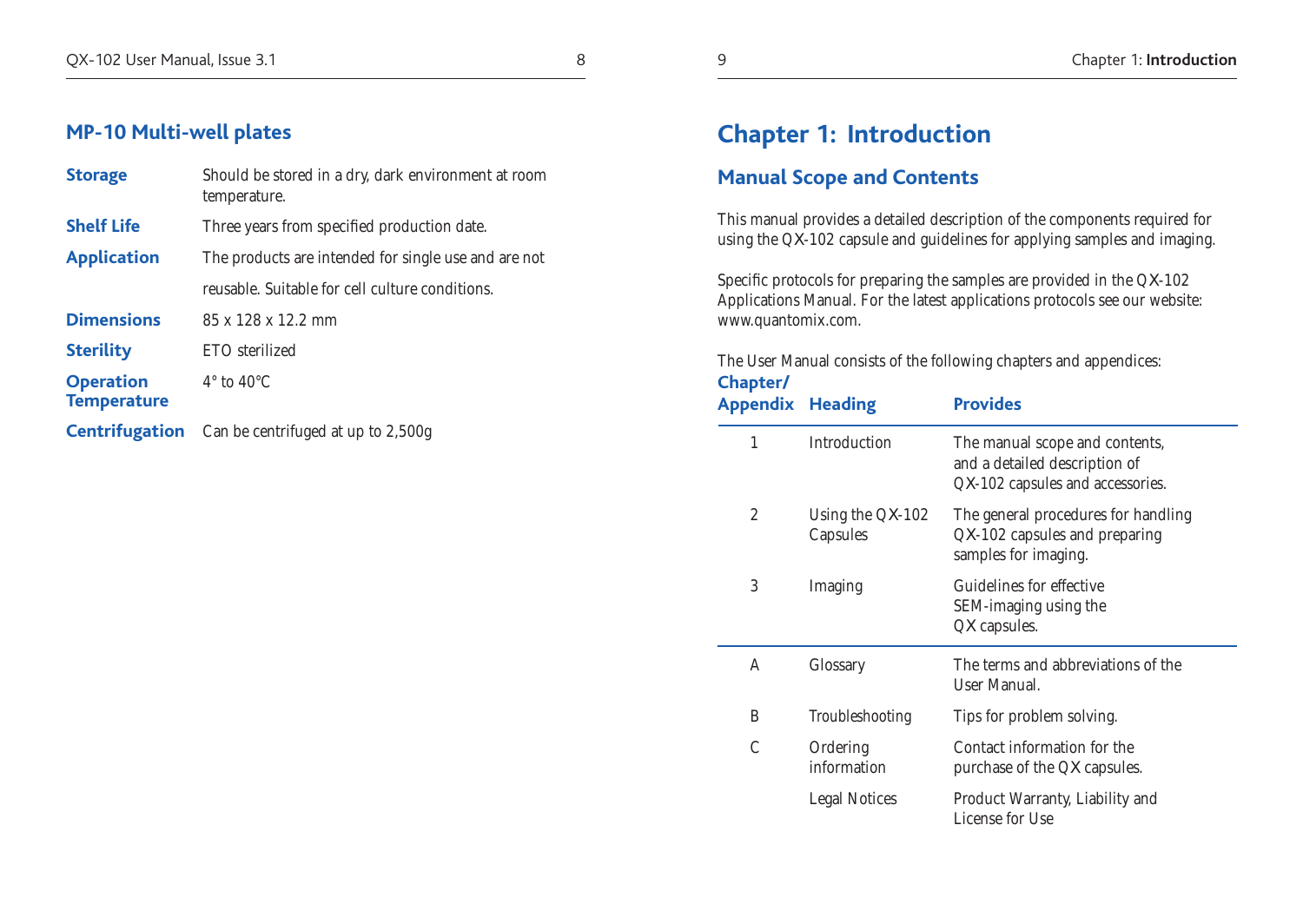## **References**

## **Sites**

http://www.quantomix.com

## **Technical Support**

For technical support please contact tech@quantomix.com.

## **Technology and Components**

The WETSEM<sup>TM</sup> technology is a proprietary technology developed by QuantomiX Ltd., which enables direct imaging of fully hydrated samples in scanning electron microscopes. The patented technology is based on a thin, electron-transparent membrane, which seals the sample from the vacuum in the microscope chamber. No coating or embedding of the sample are required, enabling electron microscopy imaging with easy sample preparation comparable to light microscopy.

The QX-102 capsules can be used for imaging various wet materials and biological samples, including liquid samples (foods, cosmetics, oils, paints, drugs, etc.), particles in solutions, adherent and non-adherent cultured cells and microorganisms. The samples can be visualized either directly or by following the appropriate contrast enhancement staining or labeling procedures, for which protocols are provided in the QX-102 Applications Manual.

The QuantomiX components required for using the technology are:

- QX-102 capsules
- MP-10 multi-well plate
- MA-4 multi-well aspirator
- Calibration Capsule
- QX Imaging Buffer

## **The** *QX-102* **Capsule**

The QX-102 capsule shown in Figure 2 is a sterile single use specimen enclosure consisting of a liquid dish and a sealing stub.

The liquid dish is the base of the capsule, which is designed as a cell culture dish, for the growth of adherent cells, attachment of non-adherent cells and convenient deposition of other liquid samples.

The sealing stub should be engaged in order to seal the capsule using a twostep closure action:

- Turning to the first click attaches the sealing stub loosely to the liquid dish
- Turning to the second click closes it tightly and seals the capsule

## **Figure 2: QX-102 Capsule Parts**

- 1. Sealing stub (includes a rubber seal)
- 2. Liquid dish (includes a membrane with supporting grid)

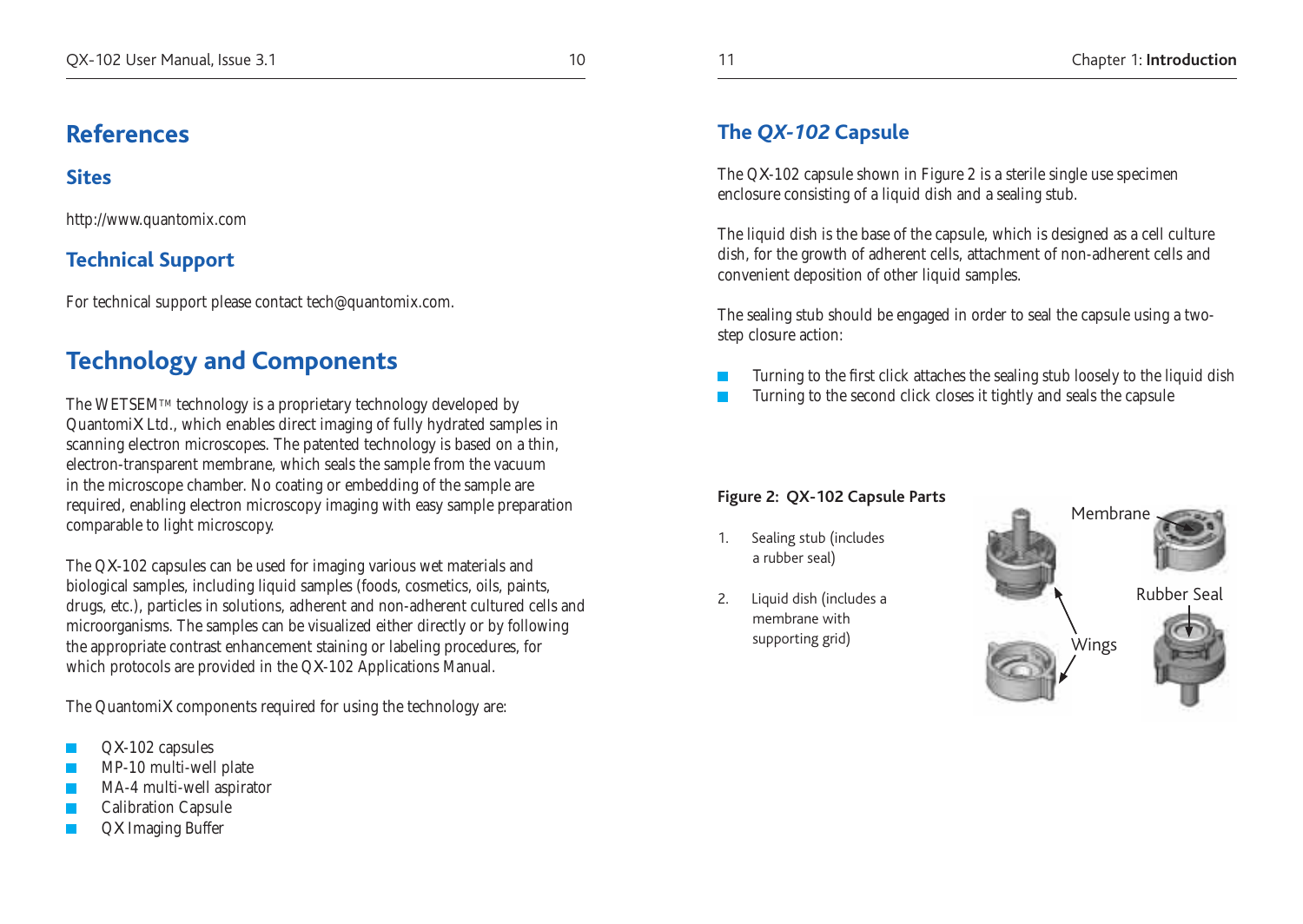## *MP-10* **Multi-well Plate**

The MP-10 multi-well plate is a sterile disposable plastic holder for the capsules, designed to enable parallel handling of several QX-102 capsules. It serves as a well plate for holding the capsules during various manipulations, for culturing cells in QX-102 capsules and for inspection in an inverted light microscope.

The troughs along the sides of the multi-well plate serve as water reservoirs for maintaining the humidity of the samples during incubations. Sockets beside the reservoirs are designed for fitting a multi-well aspirator into place.



## **Note**

The MP-10 multi-well plate is not compatible with autoclave sterilization.



**Figure 4: MP-10 Multi-well Plate**

## **Cautions**

**!**

- a. Correct sealing of the capsule is essential for its proper functioning. Capsule sealing is achieved when the wings of the liquid dish and the sealing stub are aligned.
- b. The QX-102 sealing stub includes a rubber seal. If the rubber seal accidentally detaches from the sealing stub, it should be re-positioned with the flat surface away from the liquid dish as shown in Figure 3
- c. Do not use sharp objects, such as sharp-ended forceps, to hold the rubber seal, in order to prevent damage to the sealing.
- d. The QX-102 Capsules are intended for single use, and are not reusable.

#### **Figure 3: Correct positioning of the Rubber Seal**

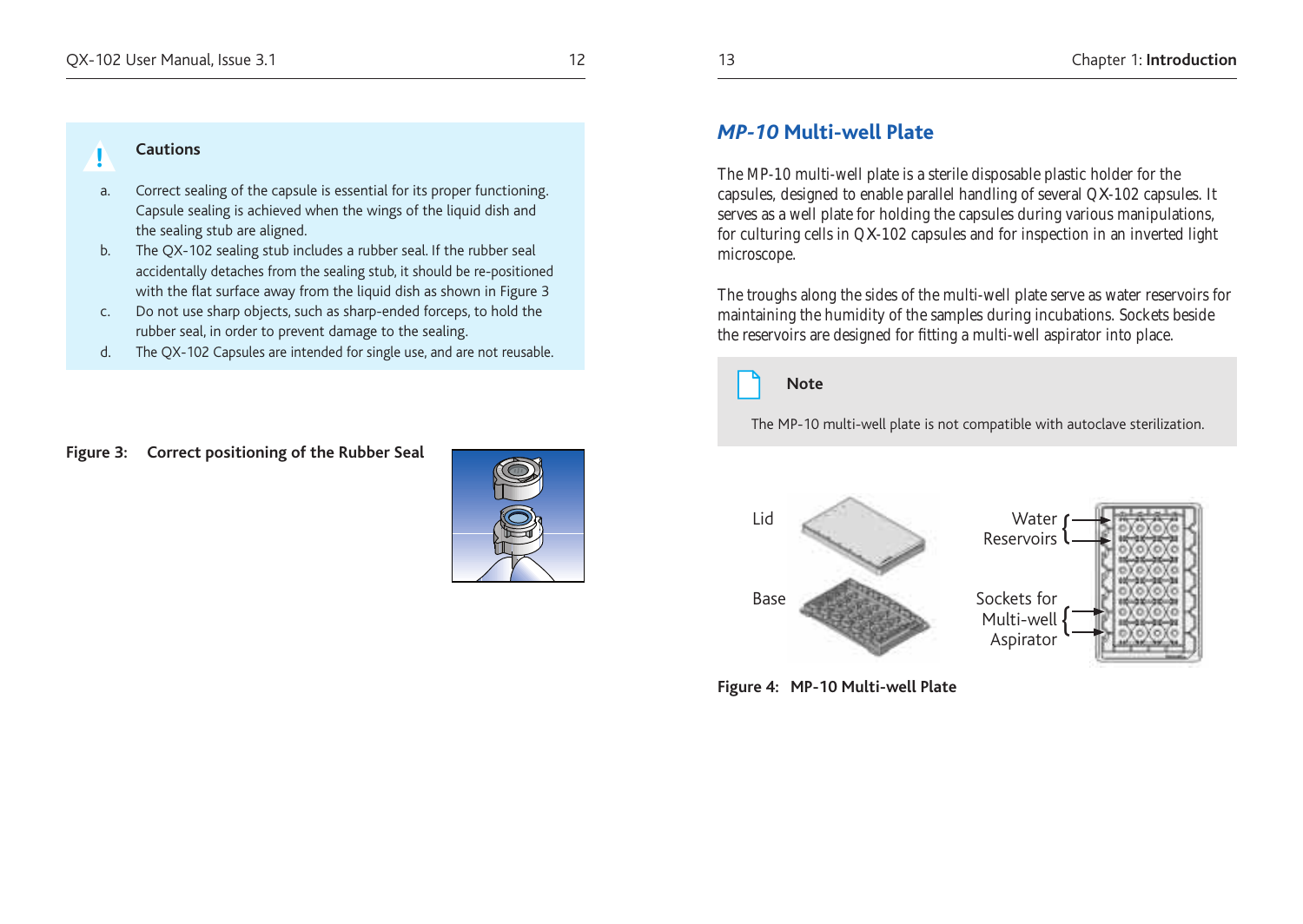## *MA-4* **Multi-well Aspirator**

The MA-4 multi-well aspirator system is designed to safely aspirate liquids from the QX-102 capsules, and is required for applications that need liquid exchange in capsules. Other means of aspirating liquids from the liquid dish should be avoided as they may lead to capsule membrane rupture. The multi-well aspirator drains liquids simultaneously from up to four capsules placed in a row in the MP-10 multi-well plate. The "legs" on both ends of the multi-well aspirator fit into the sockets of the MP-10 multi-well plate. Inserting the legs into the sockets will place the four suction pins of the multi-well aspirator into the liquid dishes of the capsules placed in a row in a multi-well plate.

Please note that a small volume of liquid will always be left in the liquid dish. The MA-4 multi-well aspirator is designed to leave between 2 µl to 4 µl of liquid in the dish after aspiration to prevent sample drying.

A vacuum control valve serves for adjusting the aspiration rate (see Figure 5). Slow suction is recommended to prevent dislocation of loosely attached cells.



## **Calibration Capsule**

The Calibration Capsule (cat no.RT-56) is a QX capsule designed for finding the optimal imaging conditions for wet samples with WETSEMTM technology.

#### **Note**

 We strongly recommend new users to initially use the Calibration Capsule to find the optimal working conditions in the SEM.

Imaging of wet sample with QX-102 Capsule in a SEM differs from standard SEM-imaging in some aspects. The factors that affect imaging vary among applications and differ from one SEM model to another. The Calibration Capsule contains nanoparticles (40 and 500 nm in size) stably attached to the capsule membrane. The particles are easily imaged in a SEM and provide a convenient means to calibrate the parameters for optimal wet imaging conditions.



.

 **Note**

Always use the Calibration Capsule with QX Imaging Buffer.

For details of use and calibration, please refer to the instruction page accompanying the product.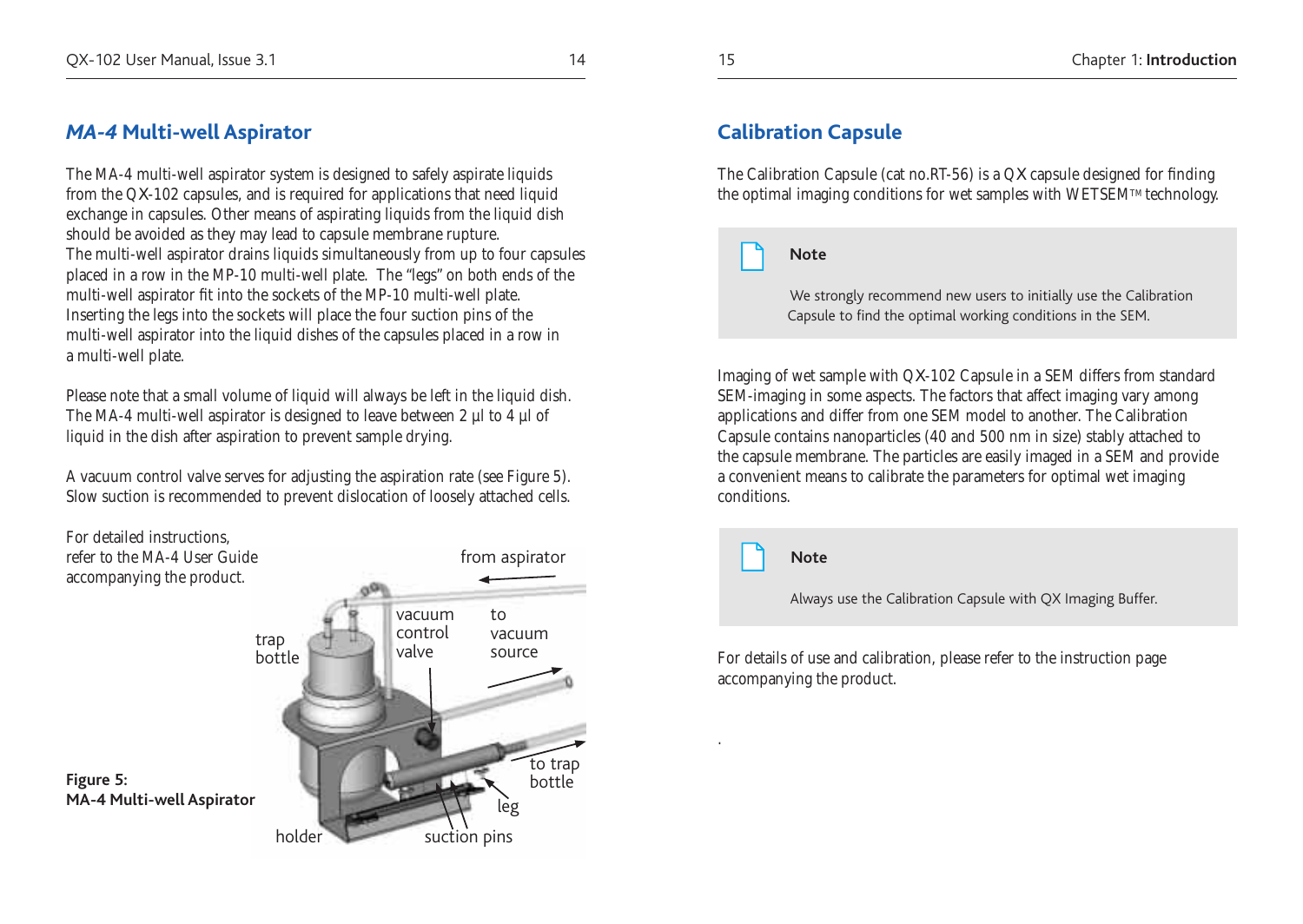## *QX* **Imaging Buffer**

QX Imaging Buffer (cat no. IB-64) is a solution optimized for imaging samples in a SEM with QX-102 capsules and is formulated to minimize damage to the samples by the electron beam. Imaging of samples should be done in QX Imaging Buffer whenever applicable, and it is especially recommended for biological samples.

QX Imaging Buffer is applied on samples after sample preparation steps, prior to imaging, as described in Preparing Samples for Imaging. For product details, please refer to instructions accompanying the product.

## **Chapter 2: Using the QX-102 Capsules**

The following protocols are common to all QX-102 applications:

- Opening the QX-102 capsules
- Sample insertion and treatment
- **Preparation for imaging**

For detailed sample preparation instructions refer to the QX-102 Applications Manual.

## **Opening the QX-102 Capsules**

The QX-102 capsules and the MP-10 multi-well plates are supplied sterile. To maintain sterility, open and handle the capsules in a sterile environment (laminar flow).

#### **! Caution**

Do not place the liquid dish or the capsule with the capsule membrane facing down, except in the multi-well plate. To prevent rupture, avoid touching the capsule membrane at all stages.

## **Opening the QX-102 capsule**

- 1. In a sterile environment, cut the aluminum wrapping and peel back the adhesive paper from the pack of capsules. Use the transparent cover to maintain sterility after opening.
- 2. Take the capsules out of the package one at a time by lifting up. Please note that the capsules are supplied loosely closed. To avoid accidental opening, do not turn the sealing stub. The capsules should stay closed at this point.
- 3. Place the capsules one at a time into the MP-10 multi-well plate. Make sure that the capsule wings fit into the slits of the multi-well plate as shown in Figure 6(a).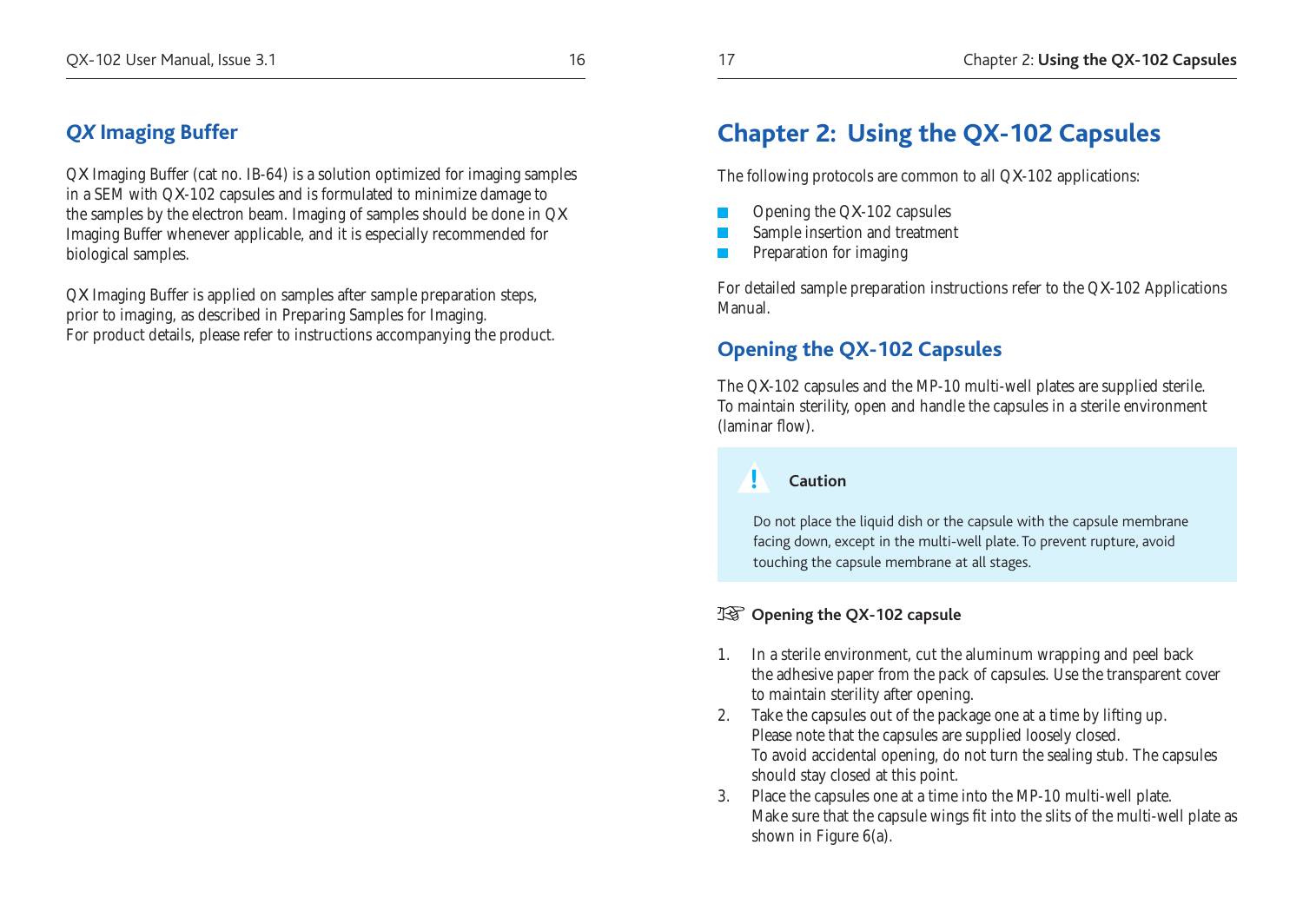- 4. Open the capsule by turning the sealing stub counter-clockwise as shown in Figure 6(b).
- 5. Store the sealing stub separately until the samples are ready for imaging; the stubs are most conveniently stored in the original packaging [see Figure 6 (c)].
- 6. Proceed to sample preparation.



**(a) Placing the Capsule (b) Opening the Capsule (c) Placing the Sealing Stub**

**Figure 6: Opening the Capsule**

## **Sample Application and Treatment**

Sample introduction and treatment consists mainly of adding liquids into the dish; in many cases, liquid removal and replacement, incubations for various times and centrifugation of the capsules are also required. While liquid addition is done using standard pipetting devices, liquid removal should ONLY be done using the MA-4 multi-well aspirator. To ensure optimal results, read and follow the detailed instructions provided below:

- Setting up the workspace
- Applying liquids to the liquid dishes
- **Removing liquids from the liquid dishes**
- $\Box$  Centrifuging the liquid dishes
- Incubating the liquid dishes
- Storing the liquid dishes

## **REP** Setting up the workspace

- 1. The work should be done on a lab bench, in a chemical fume hood or in a sterile laminar flow hood, according to the nature of the sample and the process.
- 2. If liquids are to be removed from the capsules, set up a vacuum source and connect the MA-4 multi-well aspirator according to the instructions accompanying the product.
- 3. A pipetting device suitable for 15 µl is required; when treating multiple samples, a repetitive dispensing pipette is most convenient.

## **Applying liquids to the liquid dishes**

- 1. Perform all pipetting and other manipulations with the liquid dishes properly positioned in the multi-well plate.
- 2. Apply liquids and sample suspensions into the liquid dish using standard lab pipettes. The recommended working volume is 15 µl per liquid dish.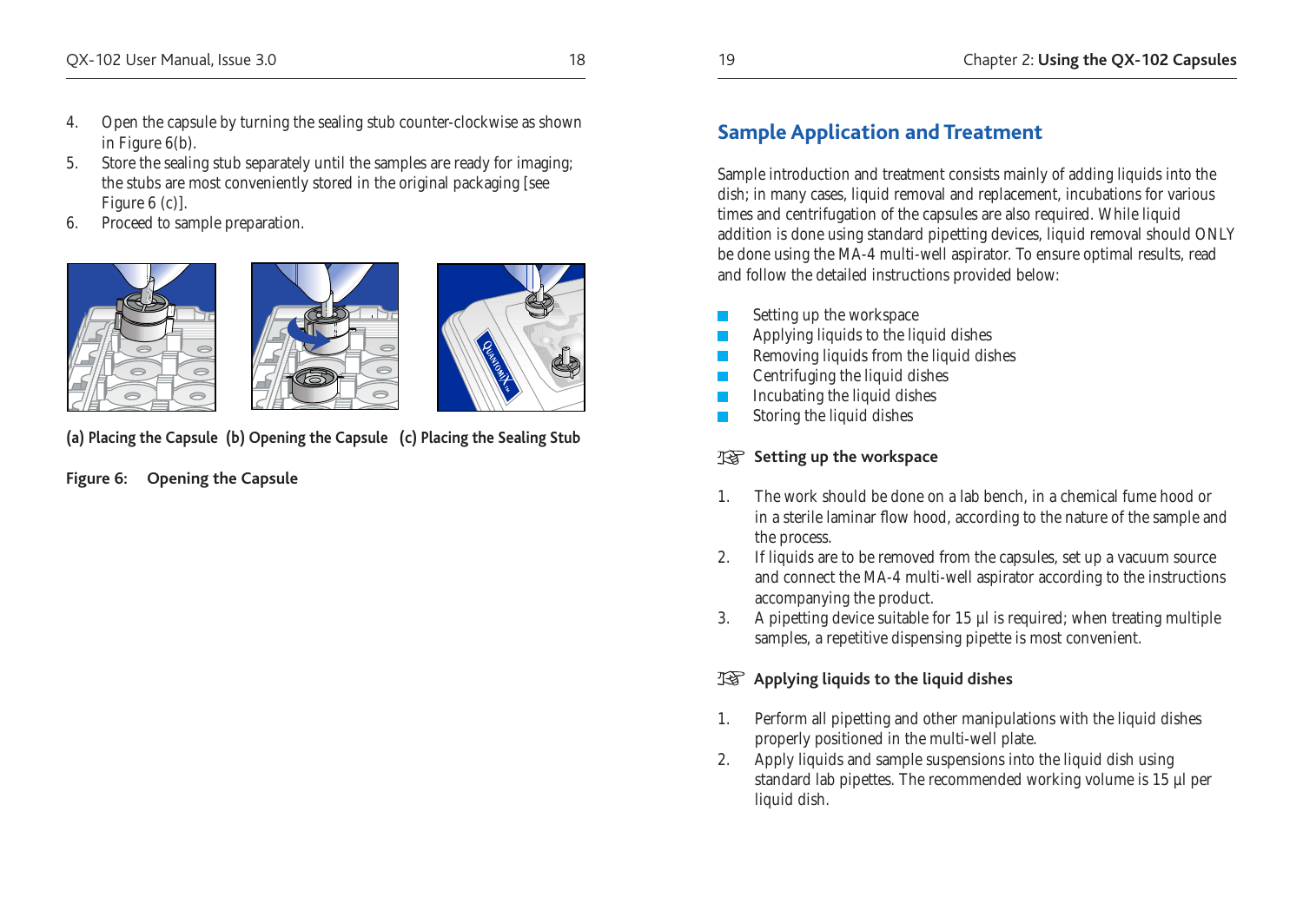#### **Cautions !**<br> **Example 2** Notes

- a. Do not touch the capsule membrane with the pipette tips!! Apply the liquid carefully at the edge of the liquid dish, as shown in Figure 7 (a).
- b. Do not overfill. Excess liquid may spill over and wet the external side of the capsule membrane, which may leave residues such as dried salts that interfere with SEM-imaging.
- c. Volumes smaller than 15 µl can also be used. However, note that smaller liquid volumes evaporate easily and can cause drying of the samples.





**(a) Applying Liquids (b) Removing Liquids**

#### **Figure 7: Liquid Handling**

#### **Removing liquids from the liquid dishes**

- 1. Removing liquids from the liquid dish is done using the MA-4 multi-well aspirator.
- 2. Insert the "legs" of the MA-4 multi-well aspirator into the sockets of the MP-10 multi-well plate in order to place the suction pins into the liquid dishes that are positioned in a row in the multi-well plate, as shown in Figure 7(b).
- 3. For best results, aspirate the liquid from one row and replenish with the next wash solution immediately.

- a. Do not leave the liquid dishes with low liquid levels for prolonged periods.
- b. The aspirator is designed to leave 2-4 µl liquid in the dish after aspiration. When changing solutions, it is recommended to make additional washing steps with the next wash solution to ensure complete exchange.
- c. For more gentle aspiration, lower the multi-well aspirator gradually to its final position.

## **TAS** Centrifuging the liquid dishes

1. Place the multi-well plate without the sealing stubs in a centrifuge holder suited for 96 well plates.

## **Note**

For balance, use a similar size plate, such as a standard 24-well plate, adjusted with water to the same weight.

2. Apply a mild centrifugation (for example, 500 g for 5 minutes is usually sufficient).

## **Incubating the liquid dishes**

1. Fill the elongated reservoirs along the edges of the MP-10 multi-well plate base with 200 µl of distilled water each in order to maintain humidity during incubations (see Figure 8).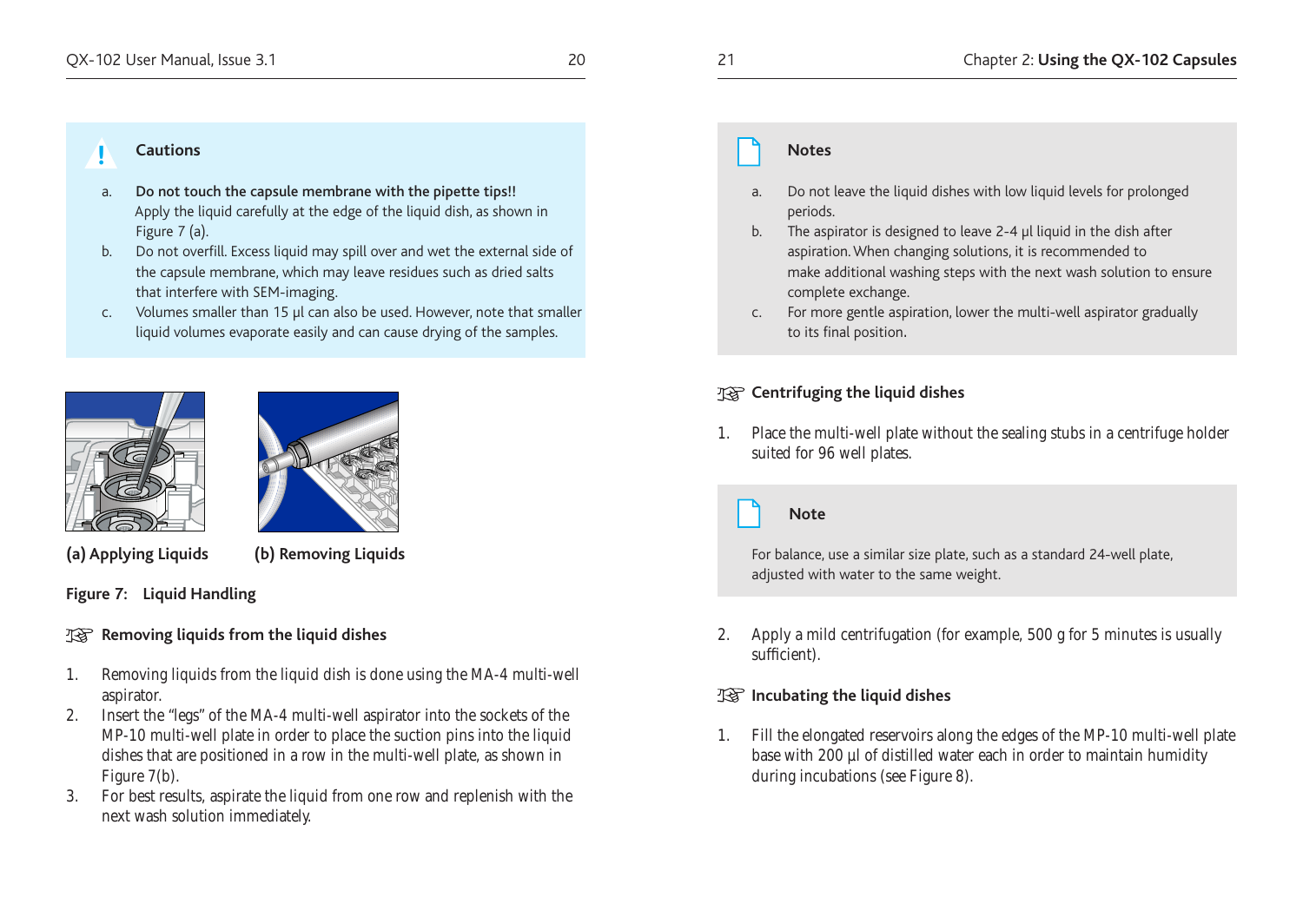## QX-102 User Manual, Issue 3.1 22 23 Chapter 2: **Using the QX-102 Capsules**

## **! Cautions**

- a. Be careful not to overfill and not to spill water outside the reservoirs.
- b. The base of the multi-well plate must be dry while inserting it into the cell culture incubator. If any liquid spills outside the reservoirs, wipe it off carefully.
- 2. Cover the MP-10 multi-well plate with the lid to keep the capsules sterile and undamaged.

#### **Note**

The MP-10 multi-well plate can be used as a conventional multi-well plate (such as 96 and 48 well-plates) with respect to applications involving incubators and light microscopy imaging.



#### **Figure 8: Filling the Water Reservoirs for Incubation**

## **Storing the liquid dishes**

- 1. Ensure that each liquid dish contains 15 µl of water or buffer.
- 2. Fill the reservoirs of the MP-10 multi-well plate with water.
- 3. Close the lid and store at 4°C.
- 4. Optional: seal the closed MP-10 multi-well plate with Parafilm.

## **Preparing the Samples for Imaging**

Liquid and other similar samples (such as creams, pastes and foams) are imaged directly.

Samples that can be attached to the capsule membrane, such as particles and fixed biological samples, should be imaged in QX Imaging Buffer, whenever applicable. The QX Imaging Buffer is applied on the samples prior to imaging, at the end of sample preparation steps. Prolonged storage of the specimens in the imaging buffer is not recommended. For imaging live biological specimens, use the growth buffer of the samples instead of the QX Imaging Buffer.

For detailed protocols for sample preparation for various applications, please see the QX-102 Applications Manual. For the latest applications protocols see our website: www.quantomix.com.

## **Caution**

**!**

Solutions containing DMSO are not suitable for imaging in QX-102 capsules.

## **Preparing the samples for SEM-imaging**

- 1. Apply and prepare the sample according to protocols provided in the QX-102 Applications Manual, or the website.
- 2. Optional: Exchange the liquid in the liquid dish to the QX Imaging Buffer as shown in Figure 9(a).
- 3. Reassemble the capsule by attaching the sealing stub to the liquid dish and turning clockwise as shown in Figure 9(b) till the wings are aligned and the sealing stub is closed on top of the liquid dish.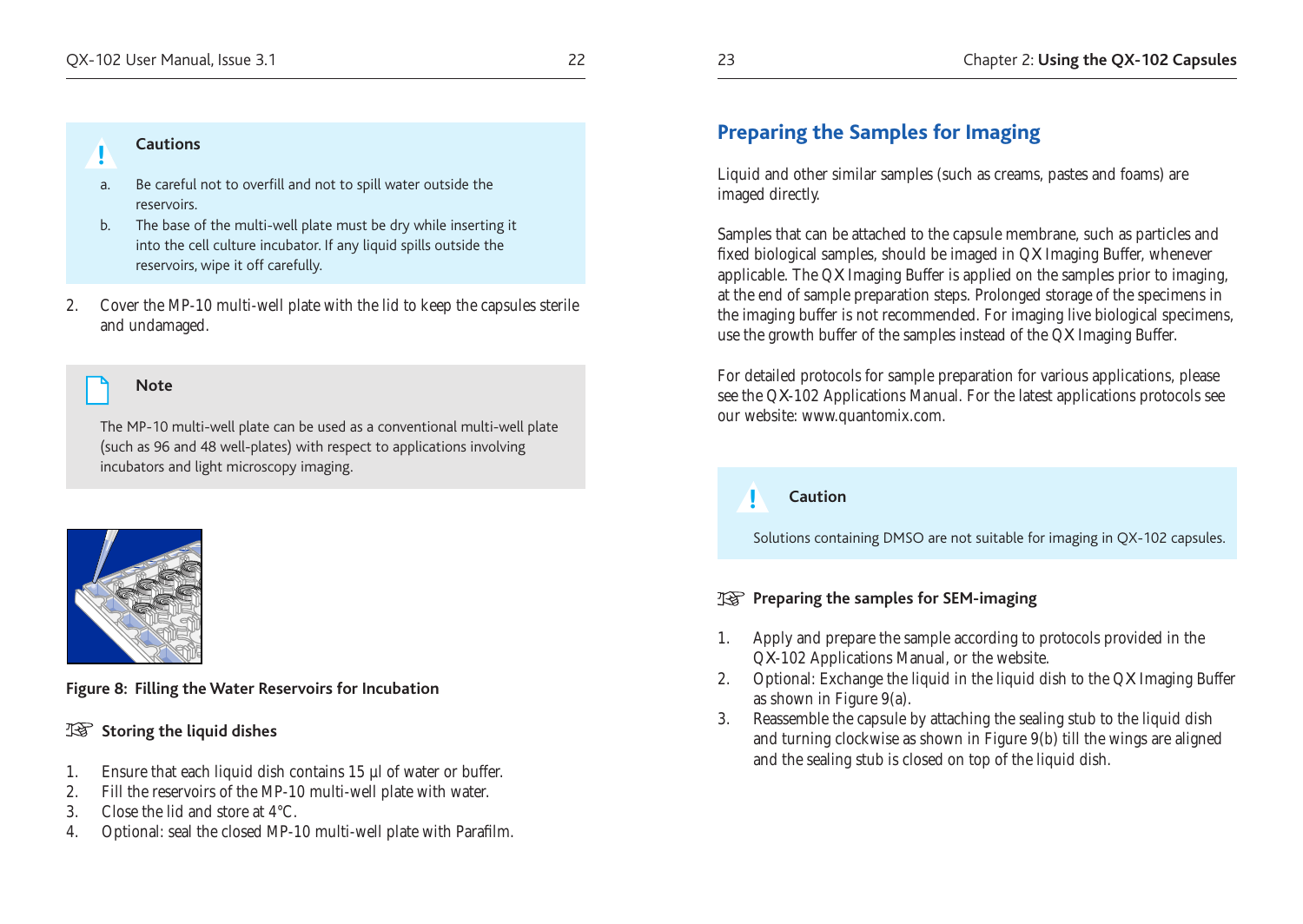#### **Notes**

- If the rubber seal is not properly positioned on the sealing stub, place it with the flat surface facing away from the liquid dish as shown in Figure 3.
- The closed capsules can be stored at 4°C. However, the capsules should be equilibrated to room temperature before inserting them into the SEM.
- 4. Place the QX-102 capsule in the SEM with the capsule membrane facing upwards as shown in Figure 9(c).





**Imaging Buffer** 

**(a) Filling the Liquid (b) Closing the Stub (c) Placing the Dishes with Capsule in the SEM** 

**Figure 9: Preparing Samples for Imaging**



## **Chapter 3: Imaging**

Sample imaging in SEM using the WETSEMTM technology differs from standard SEM-imaging in some aspects. The factors that affect imaging vary among applications and different SEM types. This chapter provides guidelines for achieving the best imaging results for wet samples with QX-technology. The imaging conditions are best optimized using the Calibration Capsule (cat no. RT-56). The Calibration Capsule contains nanoparticles, which are easily visualized in SEM and provide a convenient means to calibrate the parameters for optimal imaging conditions. The Calibration Capsule is provided with an image to evaluate the optimization process. Please read the instructions accompanying the product prior to use.

Follow the guidelines below to find the optimal imaging conditions. Recommendations for parameters are summarized in Table 2. Optimize the conditions first with the Calibration Capsule, and then move on to imaging your sample.

- **Place the closed QX-102 capsule on the microscope stage as a conventional 'stub' with the capsule membrane facing up.** In case the QX-102 capsule does not fit your SEM stage, inquire for available adaptors.
- The QX-102 capsules are suitable for use either with a high vacuum or a low vacuum mode.
- **Ensure sufficient working distance.** Note that the QX-102 capsules may be taller than conventional SEM stubs. Lower the stage if necessary.
- **Perform the imaging with a Back Scattered Electrons Detector (BSED).** The capsule also enables X-ray microanalysis using suitable detectors.
- Conventional Secondary Electron (SE) imaging can also be preformed, but with lower signal. For systems without a BSED, consult QuantomiX representatives regarding the use of secondary electron detectors in conjunction with QX-102 capsules.
- **For best imaging, adjust the working distance to maximize the sample BSE signal.** See table 2 for recommended working distance range.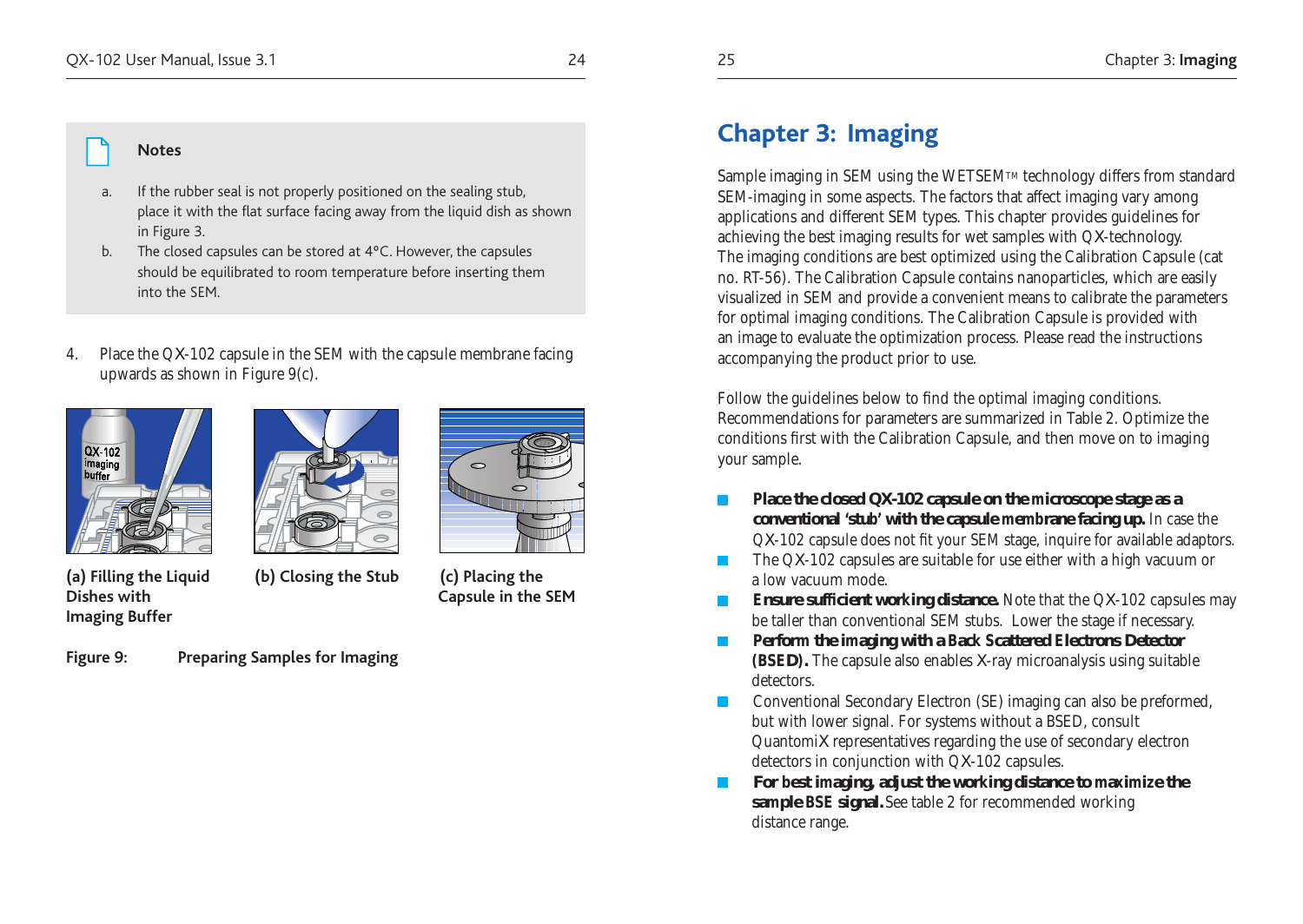- **To obtain best imaging conditions, start with an acceleration voltage of 30 kV and a mid-range spot size (i.e. beam current corresponding to about 0.75 nA ).**
- **Increase the contrast until the desired signal from the sample is obtained (usually maximal contrast). It is recommended to start imaging with a low scan speed (a few seconds per frame).** Note that since the signal from the sample is generally weaker and of lower contrast than the signal from the support grid, the optimization of contrast and brightness should be carried out with respect to the sample and not to the grid.
- **Focus on the sample.** If you have difficulties to focus on your sample at this stage, focus first on the supporting grid of the capsule using SE (secondary electron) detector, then switch back to BSE detector.
- The range of recommended acceleration voltage is 10 kV to 30 kV. Different acceleration voltages correspond to different penetration depths.
- **Probe current/spot size is determined empirically by the optimal signal obtained.** A higher probe current generates a larger signal affecting the resolution at higher magnifications. A higher probe current may also damage the sample. The optimal probe current/spot size depends on the sample and is determined by finding a configuration, which optimizes the signal and required resolution and minimizes the damage to the sample. For maximal allowed probe current see Table 2.
- **Scan speed should be adjusted according to the signal from the sample.** For low contrast samples, it is recommended to work with lower scan speeds. For samples sensitive to higher beam damage, it is recommended to integrate several frames instead of scanning one frame at a lower scan speed.

## **Table 2: Recommendations for SEM Imaging with QX-102 Capsules**

| <b>Parameter</b>                             | Recommended<br>range      | <b>Comments</b>                |  |  |
|----------------------------------------------|---------------------------|--------------------------------|--|--|
| <b>Acceleration voltage</b>                  | 15-30 kV                  | Not lower than 10 kV           |  |  |
| Probe current (based on source type)         |                           |                                |  |  |
| <b>Tungsten filament</b>                     | $0.4 - 1.0$ nA            | Not higher than 1.0 nA         |  |  |
| <b>FEG</b>                                   | $0.1 - 0.5$ nA            | Not higher than 0.5 nA         |  |  |
| Working distance (based on detector type)    |                           |                                |  |  |
| <b>Semiconductor (BSE)</b>                   | $6-10$ mm                 | Acceptable: 5-15 mm            |  |  |
| <b>Robinson (BSE)</b>                        | 10-20 mm                  | Better efficiency at higher kV |  |  |
| <b>Scintillator (BSE)</b>                    | $8-12$ mm                 | Acceptable: 6-10 mm            |  |  |
| <b>Everhart-Thornley (SE)</b>                | Determined<br>empirically | Acceptable: 6-15 mm            |  |  |
| In-lens /Through the<br>lens (all detectors) | $2-4$ mm                  | Manufacturer dependent         |  |  |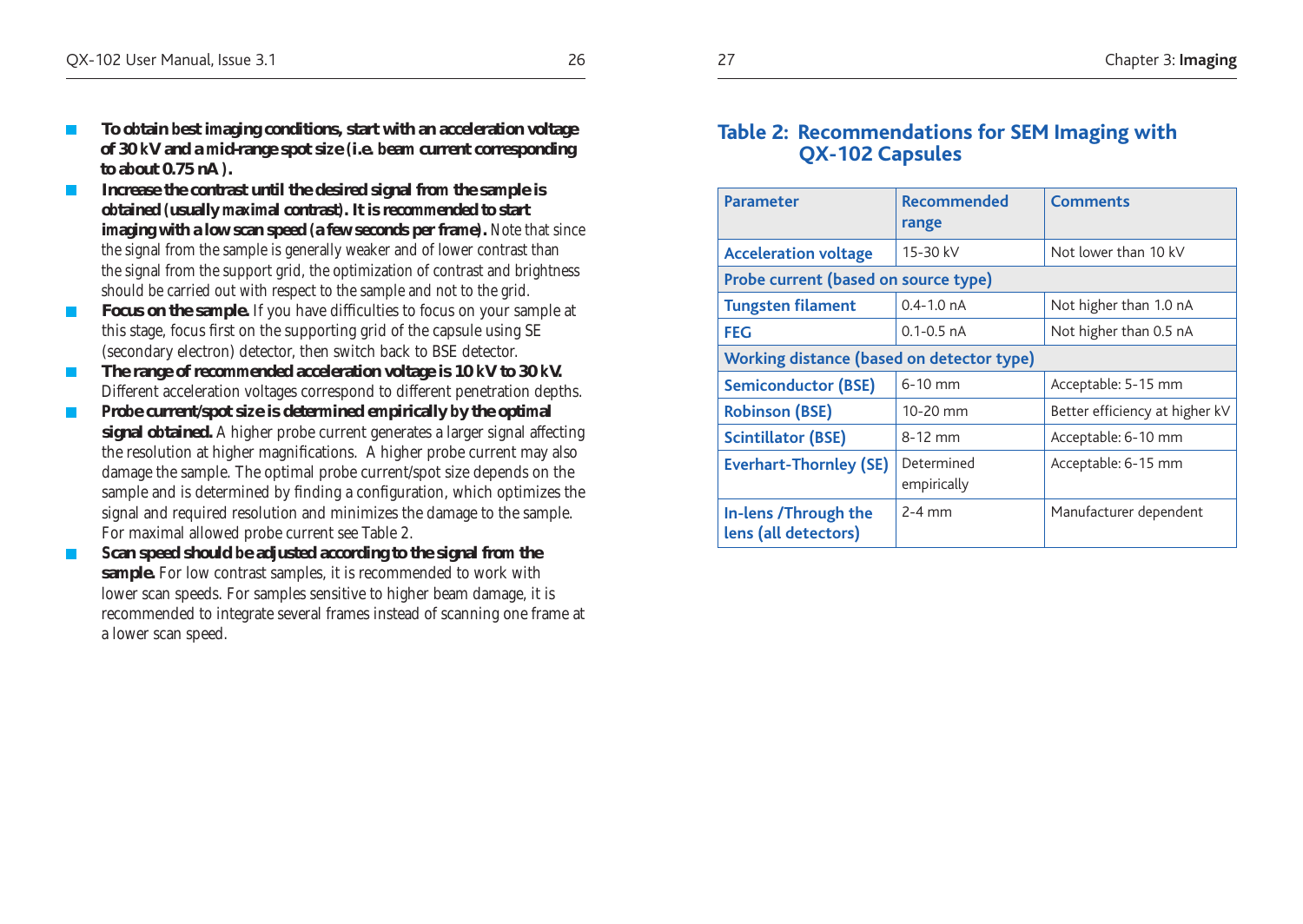# **Appendix A: Glossary**

| <b>Term</b>                | <b>Description</b>                                                                                                                                                                                               |  |
|----------------------------|------------------------------------------------------------------------------------------------------------------------------------------------------------------------------------------------------------------|--|
| <b>SEM</b>                 | Scanning electron microscope                                                                                                                                                                                     |  |
| <b>MP-10</b>               | Multi-well plate, a sterile, transparent holder for<br>parallel handling of up to 24 individual QX-102<br>capsules, serving as a cell culture apparatus and<br>holding the capsules during various manipulations |  |
| $MA-4$                     | Multi-well aspirator, a parallel drainage system<br>designed to safely aspirate liquids from the<br>QX-102 capsules without damaging the capsule's<br>membrane                                                   |  |
| QX-102                     | Capsule used for SEM-imaging of various wet<br>materials and biological samples                                                                                                                                  |  |
| <b>Liquid Dish</b>         | QX-102 capsule base designed as a miniature cell<br>culture dish for applying samples                                                                                                                            |  |
| <b>Sealing Stub</b>        | Part of the QX-102 capsule used for sealing the<br>capsule and for holding the capsule in the SEM                                                                                                                |  |
| <b>Calibration Capsule</b> | QX-capsule with control sample used for<br>optimization of imaging conditions                                                                                                                                    |  |
| <b>QX Imaging Buffer</b>   | Buffer optimized for imaging samples in SEM<br>with QX-102 capsules                                                                                                                                              |  |
| <b>BSED</b>                | Back-scattered electrons detector                                                                                                                                                                                |  |
| <b>BSE</b>                 | Back-scattered electrons                                                                                                                                                                                         |  |
| <b>SE</b>                  | Secondary electrons                                                                                                                                                                                              |  |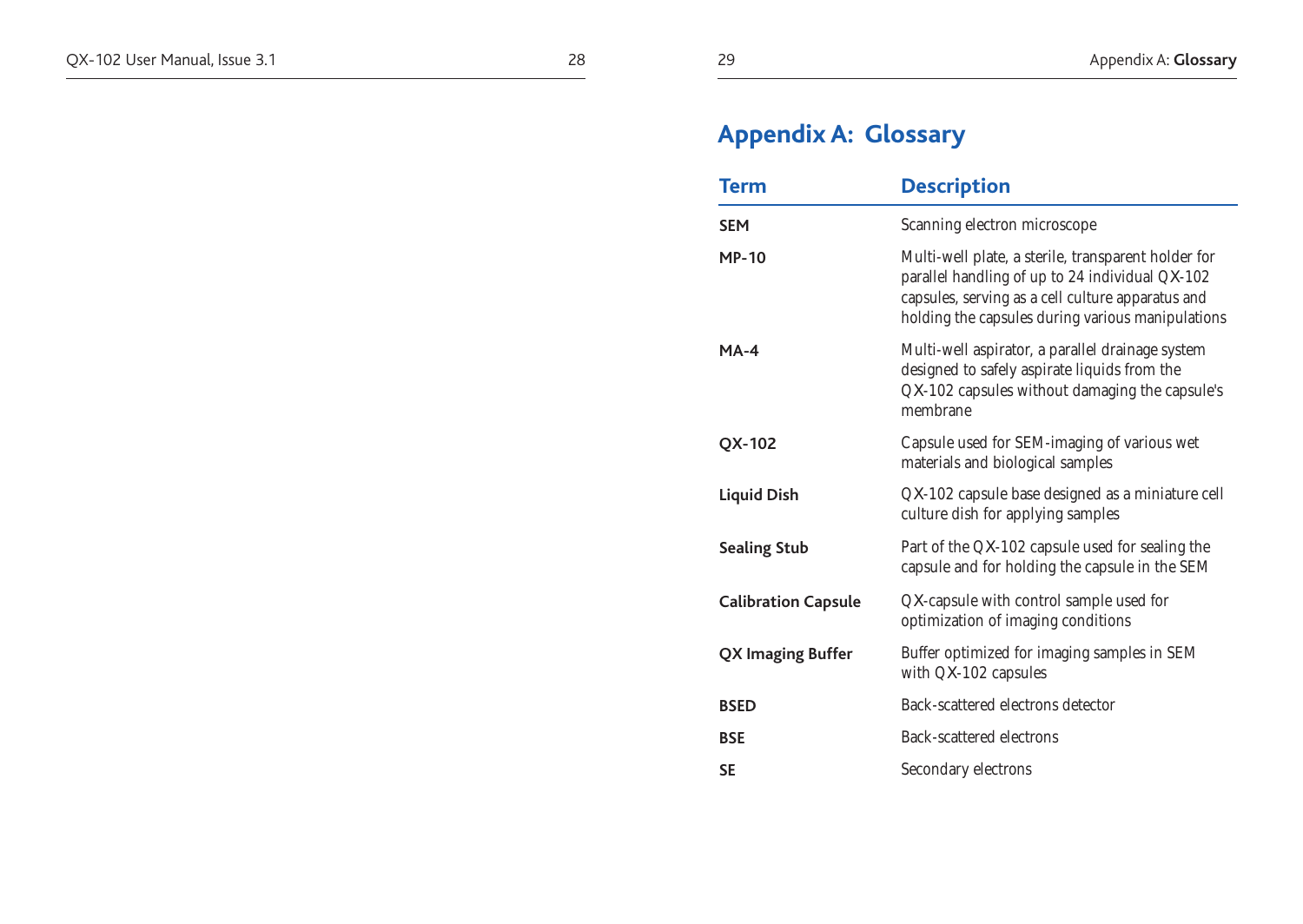31

## **Appendix B: Troubleshooting**

| <b>Phase</b>                                      | Problem                                                                                                                         | <b>Possible Cause</b>                                               | <b>Solution</b>                                                                            |
|---------------------------------------------------|---------------------------------------------------------------------------------------------------------------------------------|---------------------------------------------------------------------|--------------------------------------------------------------------------------------------|
| Liquid is<br>Liquid<br>Handling<br>leaking out of | The capsule<br>membrane has                                                                                                     | a. Avoid touching the capsule<br>membrane at any time.              |                                                                                            |
|                                                   | the liquid dish.                                                                                                                | been damaged.                                                       | b. Always place the capsules in<br>the MP-10 multi-well plate.                             |
|                                                   |                                                                                                                                 |                                                                     | c. Do not use means other than<br>the MA-4 multi-well aspirator<br>for aspirating liquids. |
|                                                   | Sample<br>particles/cells<br>are detached<br>during liquid<br>handling,<br>especially from<br>the center of<br>the liquid dish. | Vacuum used for<br>liquid handling is<br>too strong.                | Use weaker vacuum for liquid<br>handling.<br>See Instructions for MA-4.                    |
|                                                   |                                                                                                                                 | Sample particles/<br>cells are not<br>attached well.                | Increase the concentration of<br>the attachment factor or try<br>other factors.            |
| Cell<br>Growth                                    | The cells do<br>not attach to<br>the capsule<br>membrane.                                                                       | The attachment<br>factor in use does<br>not support cell<br>growth. | Use other attachment factors.                                                              |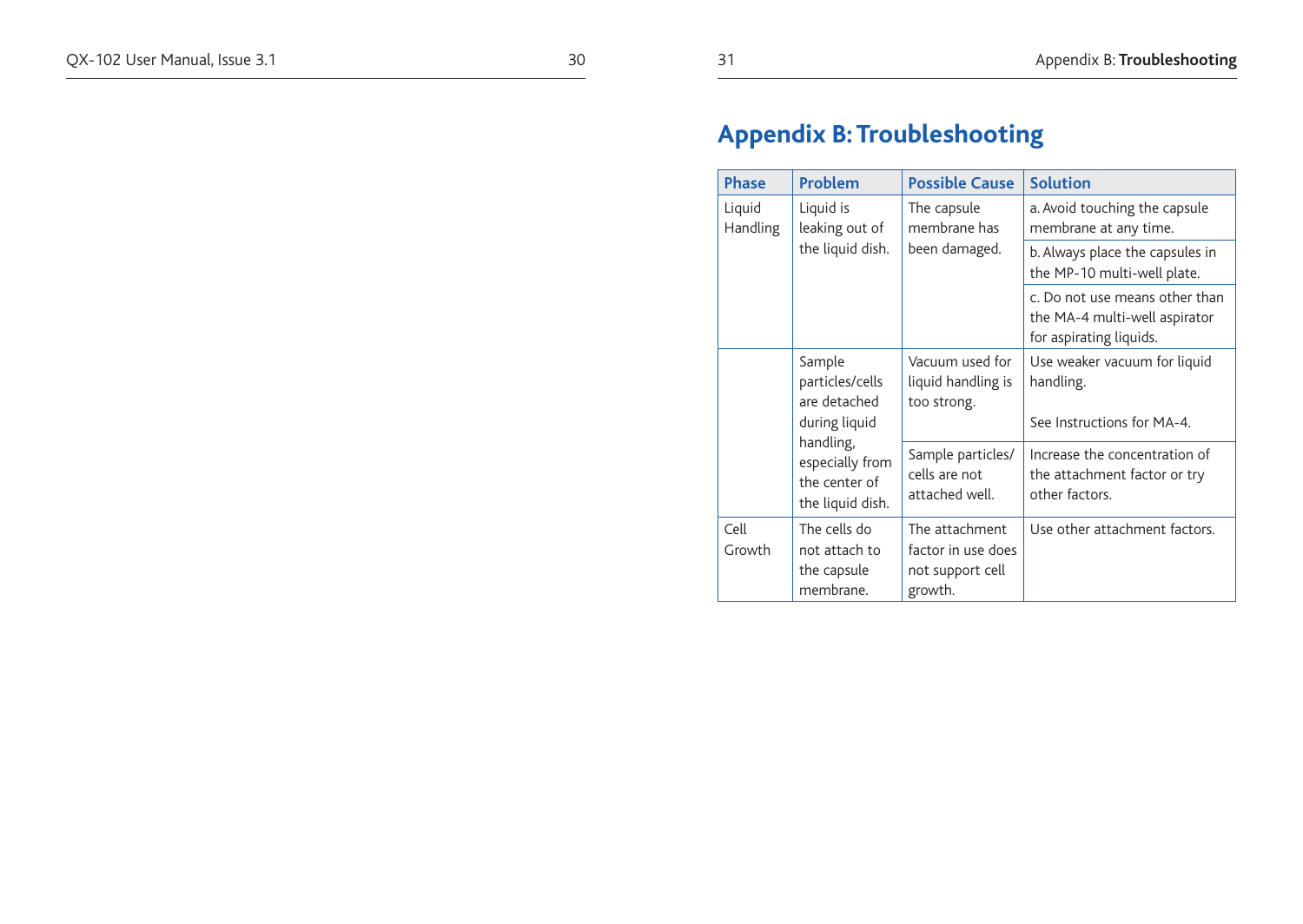|                  | The cells do<br>not grow well.                                              | The growth<br>conditions are not<br>optimal. Some<br>cells may require<br>specific conditions<br>for growth in a<br>QX-102 capsule. | Adjust the density of the cells<br>or the incubation period.                                                                                                                   |
|------------------|-----------------------------------------------------------------------------|-------------------------------------------------------------------------------------------------------------------------------------|--------------------------------------------------------------------------------------------------------------------------------------------------------------------------------|
|                  |                                                                             | Traces of toxic<br>materials spilled<br>onto the MP-10<br>multi-well plate<br>affect the cell<br>growth.                            | An MP-10 multi-well plate that<br>has been used for staining with<br>toxic reagents should not be<br>used for cell growth.                                                     |
| Cell<br>Staining | The cells look<br>damaged after<br>the staining/<br>labeling<br>procedures. | Samples have<br>dried while being<br>handled.                                                                                       | Do not leave liquid dishes with<br>low liquid levels for prolonged<br>periods of time.                                                                                         |
| Imaging          | No signal is<br>observed.                                                   | The sample is<br>not in contact<br>with the capsule<br>membrane.                                                                    | For protocols of sample<br>attachment, see Chapter 3 and<br>Chapter 4 of the QX-102<br>Applications Manual.                                                                    |
|                  | The image is<br>not clear.                                                  | There is no<br>sufficient<br>contrast between<br>constituents of<br>the sample.                                                     | The sample may require<br>contrast enhancement, such as<br>heavy metal staining.<br>For staining of biological<br>samples, see Chapter 4 of the<br>QX-102 Applications Manual. |

## **Appendix C: Ordering Information**

Please see www.quantomix.com for your local distributor or Quantomix sales representative or contact sales@quantomix.com.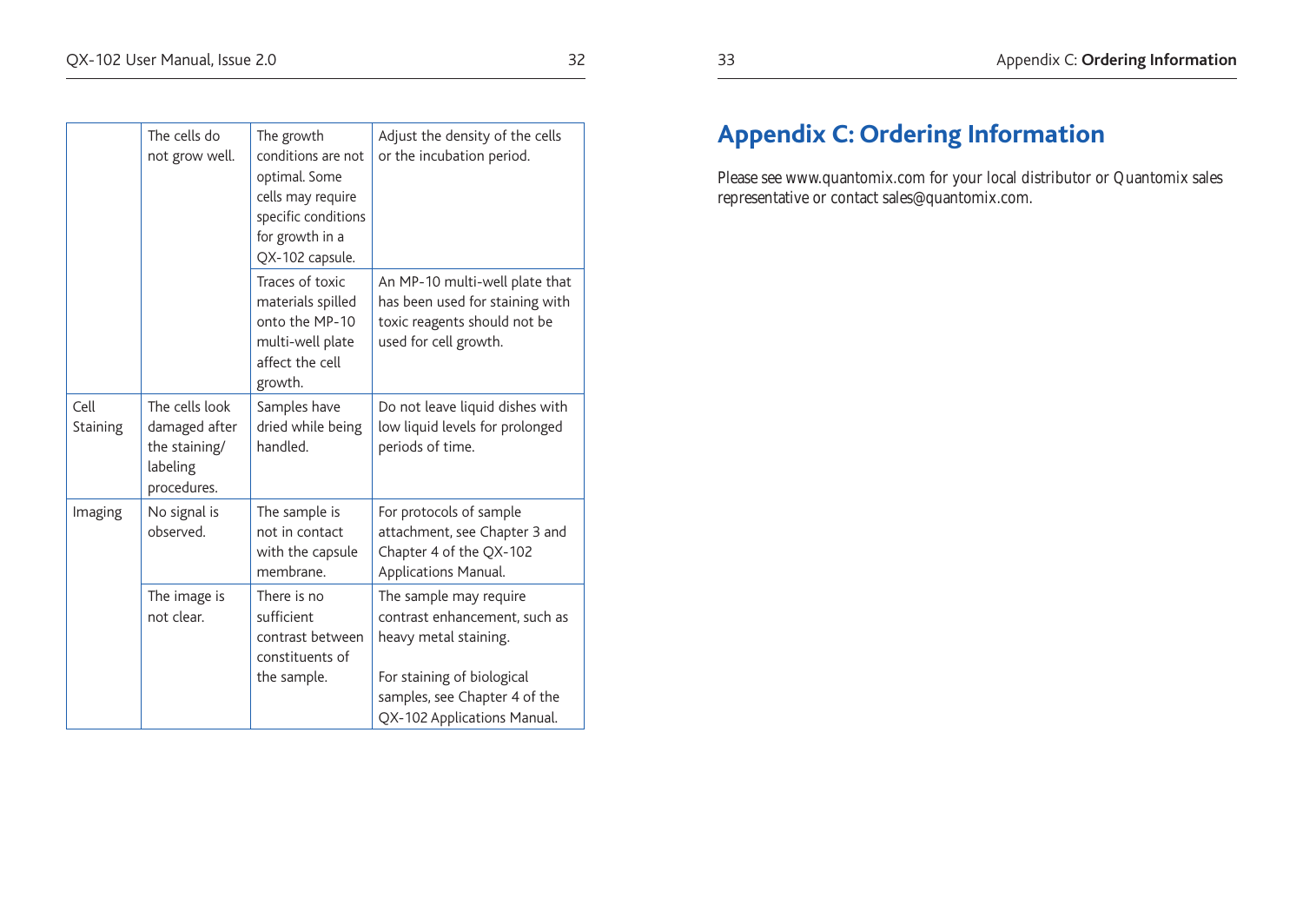## **L e gal Not i ces**

## **Product Warranty, Liability and License for Use**

- 1. Quantomi X guarantees the performance of all Products in the manner described in our product literature. The Purchaser must determine the suitability of the product for its particular use or application. Should any product fail to perform satisfactorily, within a period of 12 months from receipt, or within the shelf-life expiry date of the product, **whichever is shorter**, due to any reason other than misuse or unsuitable application, Quantomi X will replace it free of charge or refund the purchase price. Please contact **tech @Quanto mi X.co m** or your local sales representative.
- 2. Quantomi X Q X capsules have been validated for single-use in Scanning Electron Microscopes of the major manufacturers. Reuse of capsules is prohibited, is deemed misuse of the Products and releases Quantomi X from all warranty obligations.
- 3. Quantomi X products are covered by patents owned by Quantomi X Ltd. as well as patents owned by Yeda Research and Development Co. Ltd and licensed to Quantomi X. Upon delivery of the Products, Quantomi X shall be deemed to have granted the Purchaser a non-transferable, non-exclusive license to use the Products for the sole purpose of performing research and development applications. The Purchaser will not have the right to market, sub-license, or otherwise grant any right in, or to, the Products or make any commercial use or any disposition whatsoever in the Products.
- 4. The limited warranties set forth in these terms and conditions are given to the Purchaser only, are not enforceable by any other entity or person, and are the sole and exclusive warranties given by QuantomiX with respect to the Products. QuantomiX expressly disclaims any and all implied warranties, including but not limited to, implied warranties of merchantability and fitness for a particular purpose, title and non-infringement.
- 5. In no event shall Quantomi X bear any liability, obligation or responsibility for any indirect, incidental or consequential damages in connection with the Products, regardless of the form of action, including but not limited to, loss of revenue or anticipated profits arising in any way in connection with the use of the Products. In no event shall Quantomi X be liable for any amount greater than the amount paid to it in respect to the specific product giving rise to the liability.

**Quantom iX Ltd .**, 12 Hamada Street, Tamar Science Park, Rehovot POB 4037, Nes-Ziona 70400, Israel Tel: +972-8-9462244, Fax: +972-8-9465874

3 5